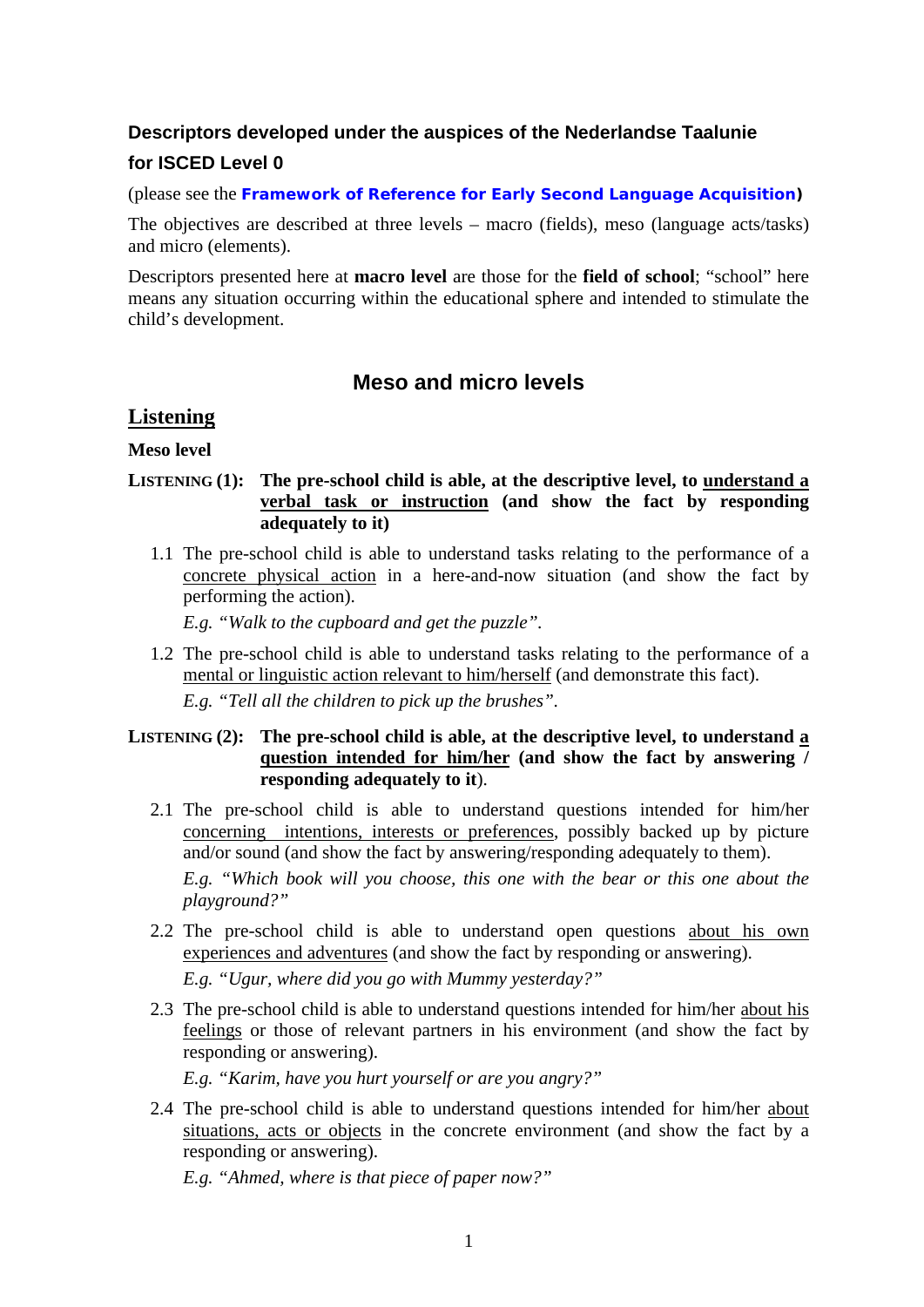## **LISTENING (3):** The pre-school child is able to understand a verbal account, e.g. a **picture book and/or story intended for his age group.**

3.1 The pre-school child is able to follow and understand a story intended for him/her (and show the fact, e.g. by acting it out while the teacher narrates it, or by putting pictures in the right order afterwards).

*E.g. Using the picture book "We're Going on a Bear Hunt": 'We run through the forest. We swim through the water', etc.*

*E.g. Using the picture book "The Hungry Caterpillar": after the story has been read aloud, the child puts 4 pictures in the right order*.

## **LISTENING (4):** The pre-school child is able to understand informative statements **intended for him/herself or his peers (and show the fact by reacting/responding adequately to them).**

4.1 The pre-school child is able to understand informative statements about concrete events and facts relevant to him/her in the context of the here-and-now (and show the fact in the way he/she reacts).

*E.g. "The puzzle is in the drawer".*

4.2 The pre-school child is able to understand informative statements about concrete events and facts relevant to him/her outside the context of the here-and-now (and show the fact in the way he/she reacts).

*E.g. "Next week we are all going by bus to the zoo".*

4.3 The pre-school child is able to understand information about rules and regulations relevant to him/her in concrete situations (and show the fact through his behaviour).

*E.g. "When you play outside you are not allowed to leave the playground".*

### **Micro level**

**The description of listening tasks** at meso level implies objectives at micro level. This applies firstly at the lexical level. Certain words will keep coming up in many of the tasks described above, for words are the building-blocks of language and the basis on which information is conveyed. Words are primarily carriers of meaning, and children must know words in order to link the language they hear around them to the things and concepts referred to.

This is a matter of receptive knowledge of:

- content words (referring to the child's environment at home, outside the home and in school);
- function words, prepositions and adverbs.

In particular, words in the following semantic fields are relevant here:

- words referring to everyday occurrences and things around them (e.g. words referring to movement (*standing, sitting, walking, turning round* etc.); parts of the body (*head, eyes, nose* etc.); surroundings (*cupboard, floor, window, sandbox* etc.); objects (*pen, pencil, book* etc.);
- main numerals;
- **spatial concepts;**
- main colours;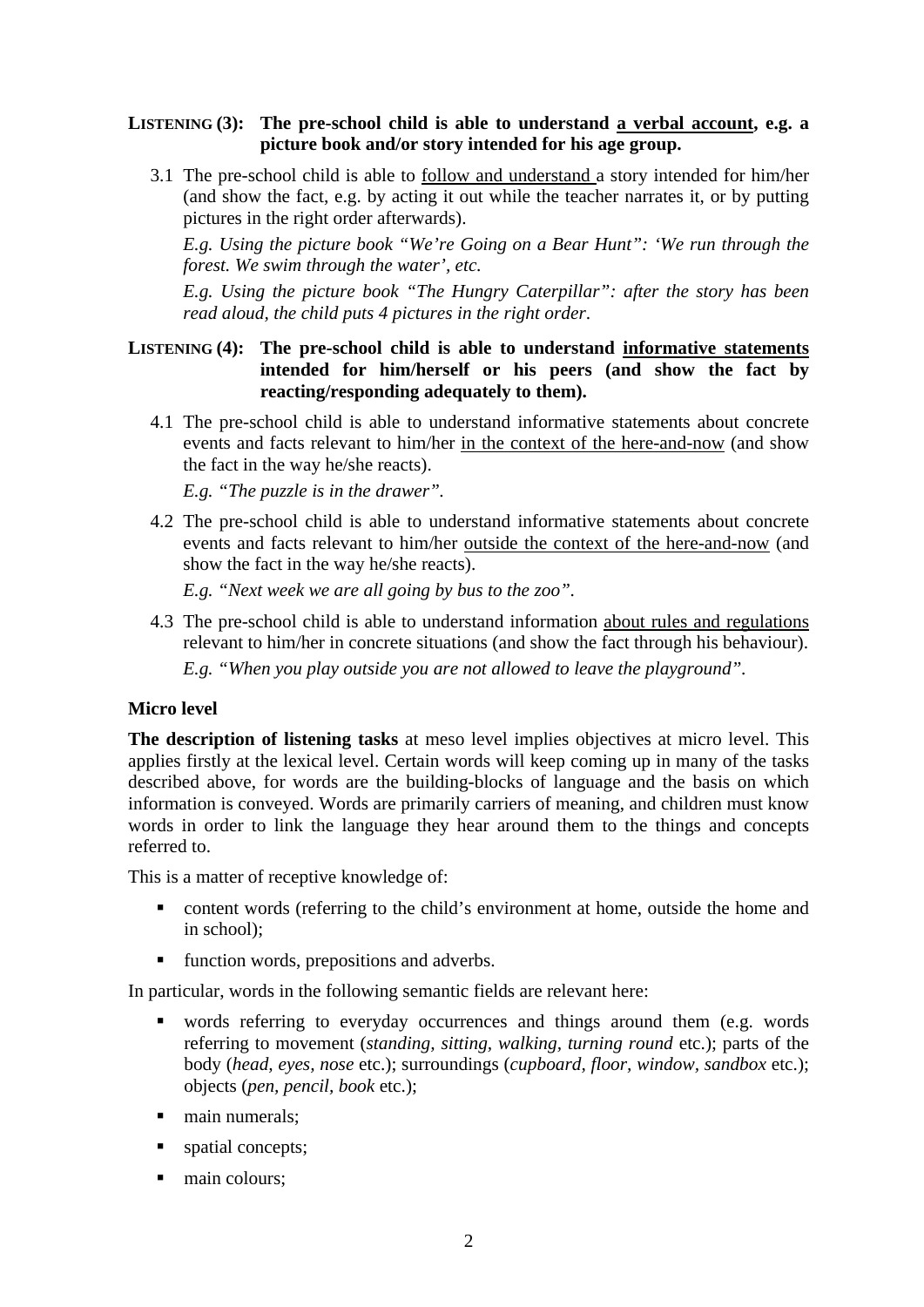- length and size indicators;
- words relating to feelings.

There exist a number of word lists containing this vocabulary.

At the morphological level (word construction), children must be able to interpret the difference between singular and plural forms, and understand elementary verbal conjugations (e.g. the difference between present and past forms) and negation. These are rules which may induce a fundamental difference of meaning where tasks at the meso level are concerned.

At **sentence level**, the emphasis in early second language acquisition lies on:

- short (initially simple) sentences;
- $\blacksquare$  interrogatory sentences (how, what, why)
- constructions which indicate tasks and instructions (requiring action)
- negation (none, nothing).

At the **phonological level**, children must master the significant differences in sound (e.g. the difference between "pen" and "pin").

It goes without saying that knowledge at the micro level is not an end in itself, but must always be seen in conjunction with the functional communication objectives as described at the meso level.

# **Speaking**

### **Meso level**

# **SPEAKING (1): The pre-school child is able to answer questions intended for him/her at the descriptive level and in a communicatively adequate manner.**

1.1 The pre-school child is able to answer concrete questions about his/her own life in the context of the here-and-now.

*E.g. "What nice things have you got in your lunch box?" "AN APPLE AND A SANDWICH"*

1.2 The pre-school child is able to answer concrete questions about his/her own life outside the context of the here-and-now (questions about where and when).

*E.g. "What did you do in the holidays?" "WENT TO GRANNIE'S WITH MY SISTER"*

1.3 The pre-school child is able to answer questions about his own feelings, intentions and interests.

*E.g. "What are you afraid of?" "OH, THE MONSTER !"*

- 1.4 If asked, the pre-school child is able to give a description of a relevant concrete object or of a person which/who is/was in a – to him/her – concrete situation. *E.g. "What's your new baby like?" "VERY SMALL AND WITH VERY BLACK HAIR".*
- 1.5 If asked, the pre-school child is able, possibly with the help of gestures and pictures, to give a description of an event in his/her own life.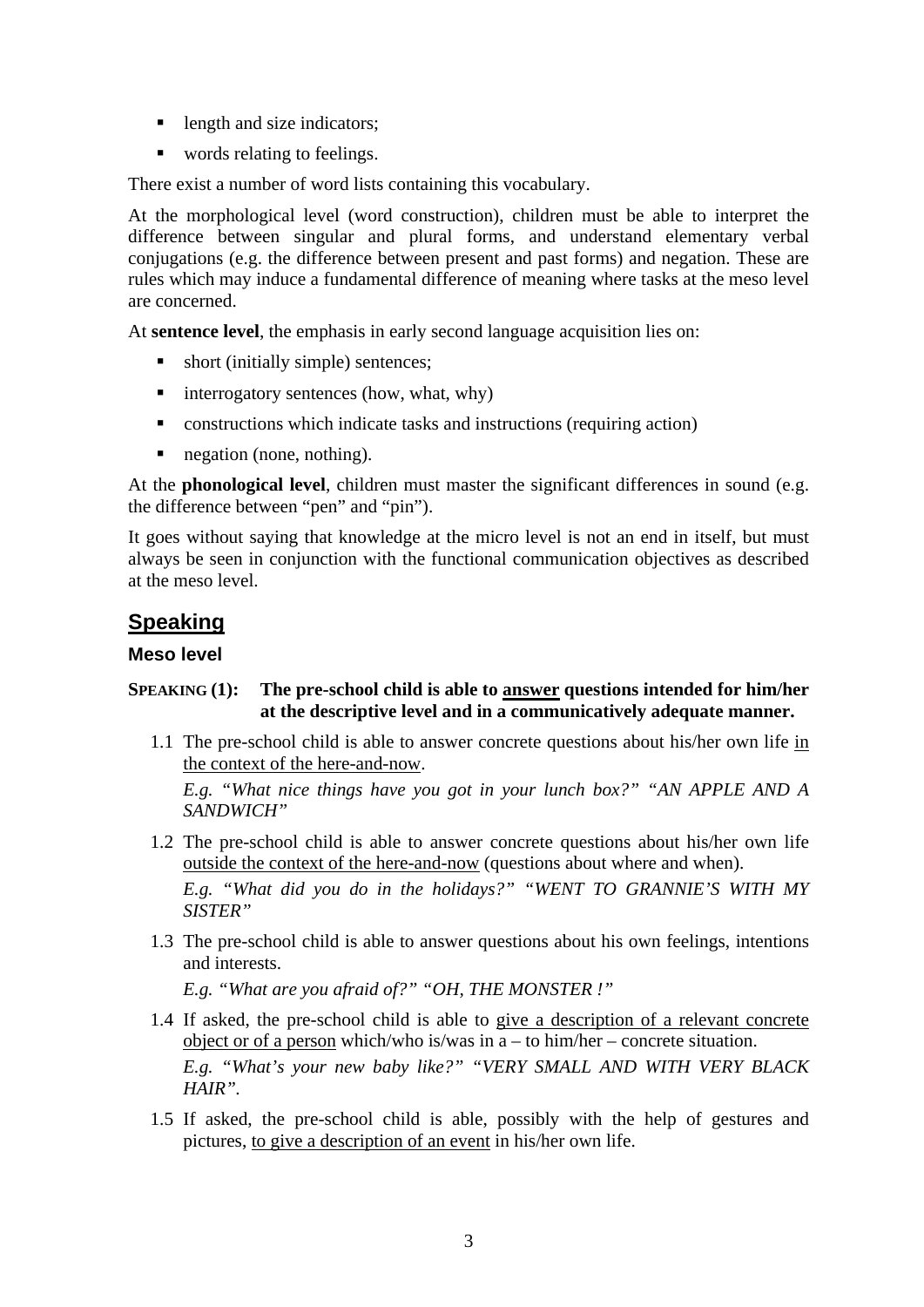*E.g. "What happened to your head?" "I WAS RUNNING FAST AND THEN I FELL DOWN, AGAINST THE WALL".*

1.6 If asked, the pre-school child is able to explain, possibly with the help of gestures and pictures, how he/she acted in a concrete situation.

*E.g. "So you built a big tower. How did you manage it?" "I'VE GOT BIG BLOCKS AT THE BOTTOM AND THESE (points) ON TOP. I PUT THEM ON TOP OF EACH OTHER LIKE THIS" (gestures/pretends to do it).*

### **SPEAKING (2):** The pre-school child is able to talk spontaneously, if asked, about **subjects of interest to him/her in a communicatively adequate manner.**

2.1 The pre-school child is able to announce or relate, to known peers or known adults, things which exist in the context of the here-and-now.

E.g. "LOOK MISS, I'VE DONE A DRAWING. THIS IS ME. THAT'S DADDY. THAT'S MUMMY, AND THAT'S MY LITTLE BROTHER".

2.2 The pre-school child is able to announce or relate, to known peers or known adults, things – his own experiences, feelings, or events from the past or in the future which take place in a concrete situation that is relevant to him/her.

*E.g. "Where did you go yesterday?" "TO THE SEASIDE"* 

2.3 The pre-school child is able to give a description, to known peers or known adults, of a concrete object or a person. *E.g. "MISS, I'VE GOT NEW TROUSERS, WITH THESE BIG POCKETS AND A BELT".*

### **SPEAKING (3): The pre-school child is able to restate an item of information or a story intended for pre-school children in such a way that the content comes across comprehensibly.**

3.1 The pre-school child is able to convey a simple, concrete item of information to known peers or known adults.

*E.g. "Please tell Marit to tidy the jigsaw up again". "MARIT, TEACHER SAYS YOU HAVE TO TIDY THE JIGSAW UP".*

3.2 The pre-school child is able to act out recognisable roles and situations and to (re)produce particular utterances in play situations.

*E.g. "GOOD MORNING MISS…WHAT DO YOU WANT TO BUY?…THAT COSTS…" (playing shopkeeper/role playing)*

3.3 The pre-school child is able to retell a simple story in his/her own words to known peers or known adults.

*E.g. Based on the picture-book 'There's a Crocodile Under My Bed': "BABY IS AFRAID BUT CROCODILE COMES AND HE IS NICE AND NOW BABY IS NOT AFRAID ANYMORE".*

#### **SPEAKING (4): The pre-school child is able adequately to seek help from others.**

4.1 The pre-school child is able to ask for clarification from known peers or known adults.

*E.g. "OH MISS, I DON'T KNOW WHAT TO DO. WHAT HAVE I GOT TO DO?"*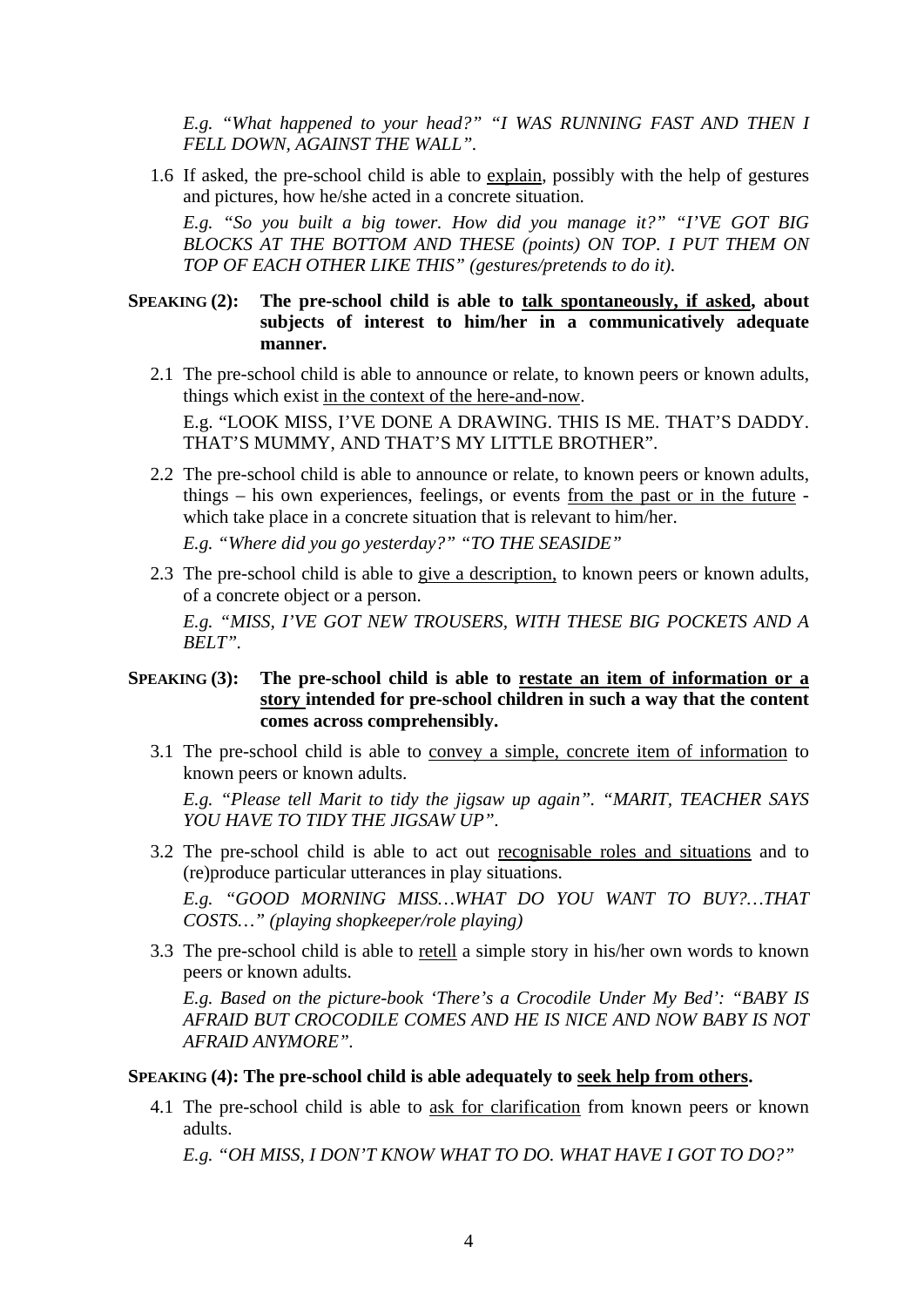4.2 The pre-school child is able to ask known peers or known adults for (more) information that is important to him/her.

*E.g. "SARE, WHERE ARE THE SCISSORS?"*

4.3 The pre-school child is able to ask for help independently. *E.g. "MISS, CAN YOU OPEN THAT BOX?"*

# **Micro level**

At the micro level, it is necessary for the pre-school child to have a number of linguistic elements at his disposal to which he/she can resort when performing (or trying to perform) the language tasks described above at meso level.

At the lexical level, there is important emphasis on the acquisition of a basic vocabulary with which the child can express him/herself.

This relates to the use of:

- content words (referring to the child's environment at home, outside the home and in school);
- function words (pronouns and conjunctions).

In particular, words in the following semantic fields are relevant here:

- words referring to everyday occurrences and things around them (e.g. words referring to movement (*standing, sitting, walking, turning round* etc.); parts of the body (*head, eyes, nose* etc.); surroundings (*cupboard, floor, window, sandbox* etc.); objects (pen, pencil, book etc.);
- main numerals;
- spatial concepts:
- main colours:
- length and size indicators:
- words relating to feelings.

Here too, word lists can serve as guidelines.

**At the morphological level,** children must be able to express the difference between singular and plural forms, and understand elementary verbal conjugations (e.g. the difference between present and past forms) and negation. These are grammatical rules which may induce a fundamental difference of meaning where tasks at the meso level are concerned.

**At sentence level**, the emphasis in early productive second language acquisition lies on:

- short (initially simple) sentences;
- $\blacksquare$  interrogatory sentences (how, what, why);
- **CONSTRUCTIONS** which indicate tasks and instructions (requiring action);
- negation (none, nothing).

At the **phonological level**, children must be able to produce the significant differences in sound (e.g. the difference between "pen" and "pin"). In order to convey meaning adequately through speech, it is necessary to be able to pronounce the words intelligibly, with the closest possible approximation to standard pronunciation (this is a minimum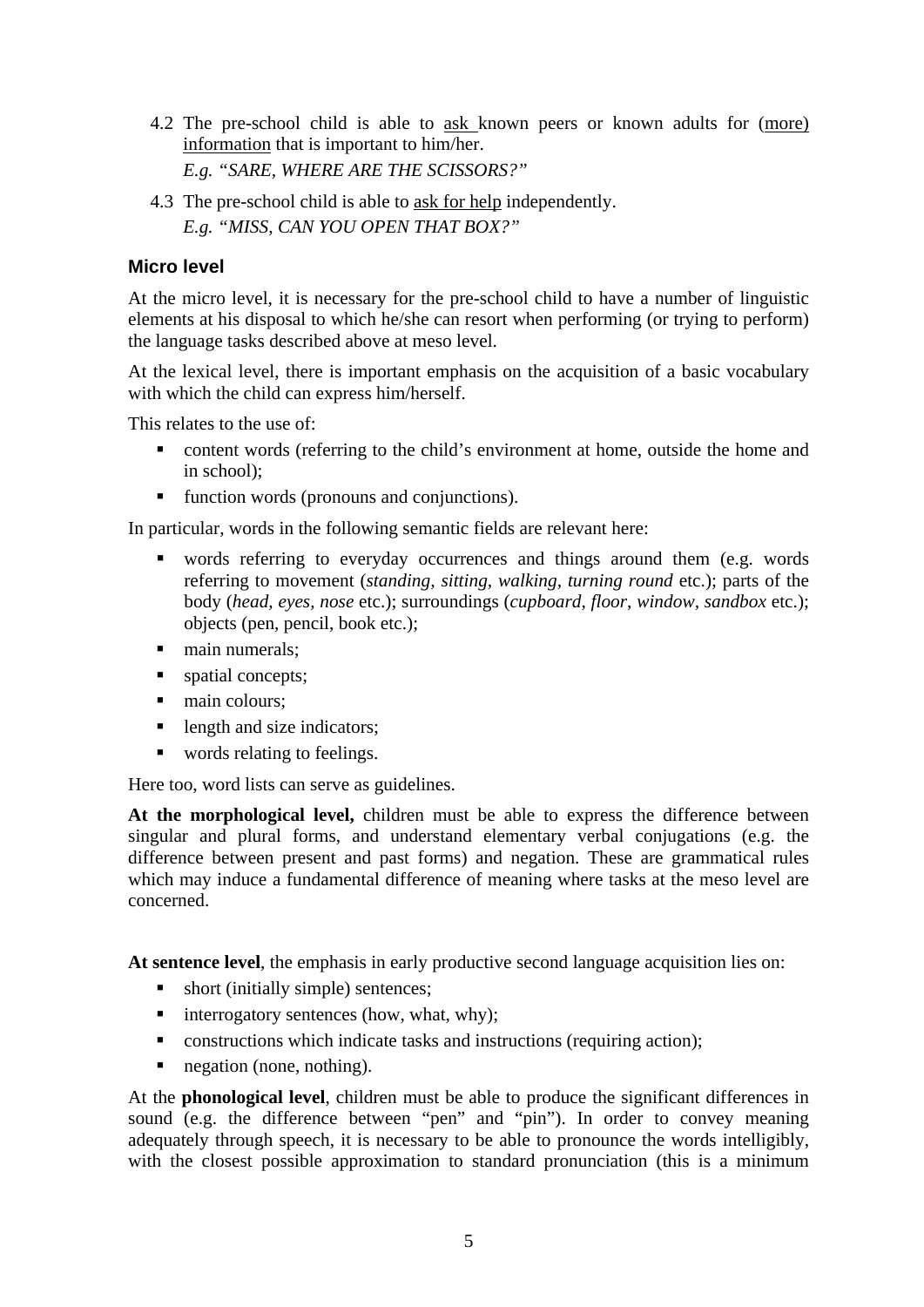objective: not all sounds have to be correctly pronounced straightaway, but the language utterance must be comprehensible).

Again, it goes without saying that knowledge at the micro level is not an end in itself, but must always be seen in conjunction with the functional communication objectives as described at the meso level.

# **Reading**

# **Meso level**

- **READING (1):** The pre-school child is able adequately to link meaning to written **symbols or written language intended for pre-school children (and show the fact by a verbal response or through action).**
	- 1.1 The pre-school child is able to interpret visual language (pictures) intended for preschool children and say what the pictures represent (and show that fact by, for example, telling about it).

*E.g. The child is given a picture of an action such as brushing teeth and is able to put the meaning into words or act it out.*

1.2 The pre-school child is able to 'read' pictograms intended for pre-school children (and show the fact by responding to them if asked).

*E.g. The pre-school child is able to select the right picture (sun, cloud or rain) for the daily weather map to indicate that it is raining outside.*

## **READING (2): The pre-school child is conscious of various functions of written language (and shows the fact in his use of, or response to, written language).**

2.1 The pre-school child understands that written language can bridge time and distance.

*E.g. Write a card together and actually send it to a (sick) classmate, or to Granny, to his home etc.*

2.2 The pre-school child understands that written language can be preserved and retrieved.

*E.g. Read the same book again and find that exactly the same text is being read.*

2.3 The pre-school child understands that written language can serve as a memory aid.

*E.g. Together with the teacher, write something down so as not to forget it, such as a shopping list, item of information, date and time of a party etc., and later actually check or use it as a 'reminder'*.

2.4 The pre-school child discovers the importance and usefulness of written language for him/her personally.

*E.g. 'Read' name and/or pictogram on the coat-rack, on drawings.*

## **READING (3): The pre-school child develops a basic insight into aspects of written language (and shows the fact by his responses to books, letters or short written sentences).**

3.1 The pre-school child builds up insight into certain conventions relating to reading direction and book orientation which apply to written language.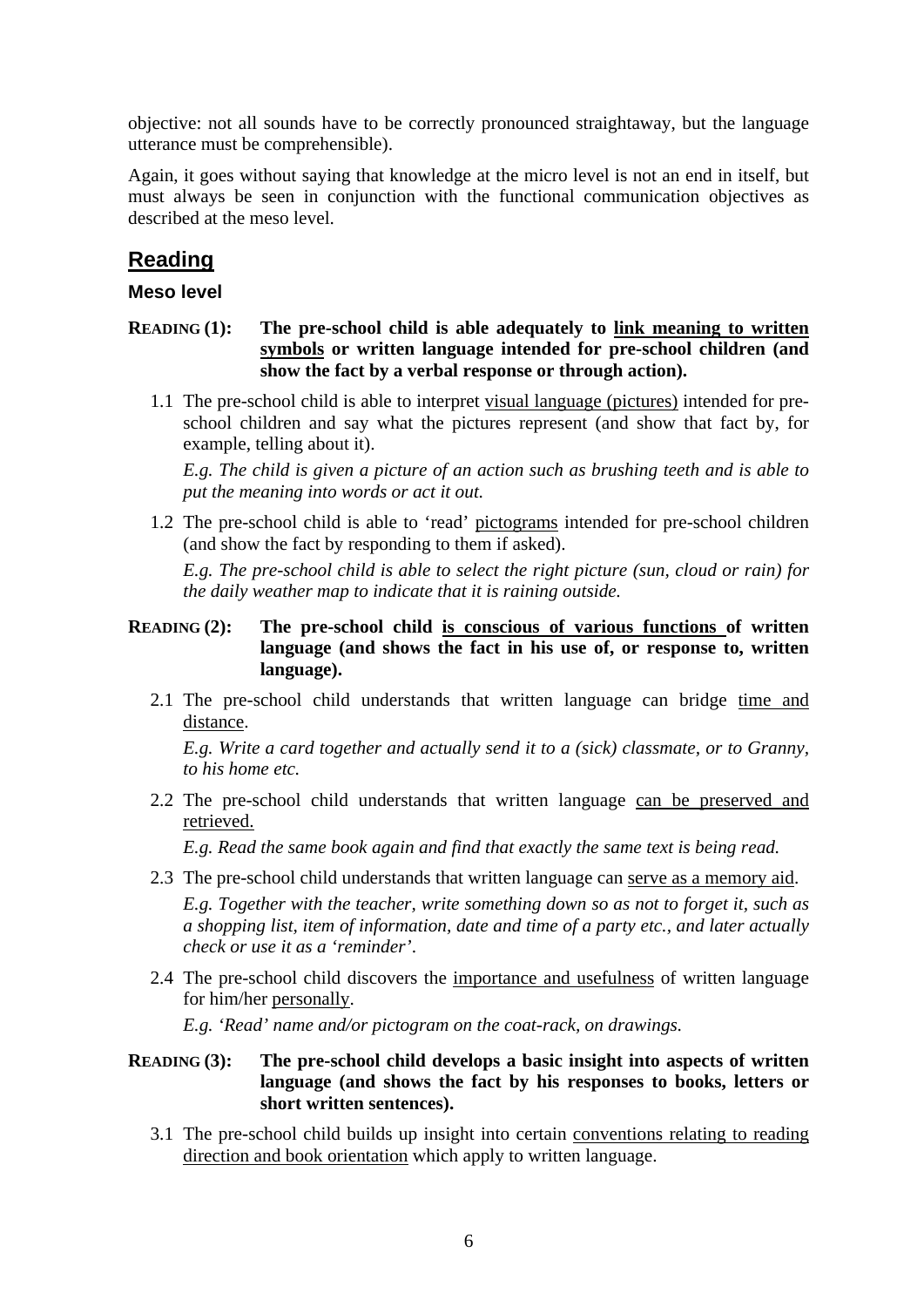*E.g. A fixed reading direction – from left to right, from top to bottom; front and back of a book; the fact that letters reoccur.*

3.2 The pre-school child builds up insight into the basic relationship between the formal aspects of spoken and written language.

*E.g. The child links particular letters to sounds.*

3.3 The pre-school child builds up insight into narrative structures.

*E.g. The teacher reads the picture book aloud and the child is aware of the beginning/middle/end of the story.*

# **READING (4): The pre-school child is motivated to find out the meaning of written texts (and shows the fact by inquisitive/positive responses to books, letters or written sentences).**

4.1 The pre-school child is happy to read (or learn to read) or to be read to.

*E.g. The child happily listens to texts or letters being read aloud.*

4.2 The pre-school child becomes absorbed when picture books or cartoon strips are being 'read'.

*E.g. The child is absorbed when a letter or book is being read aloud.*

4.3 The pre-school child enjoys (picture) stories of various kinds and from different cultures.

*E.g. The child lives along with the story 'Anansi the Spider' when it is read aloud.*

## **Micro level**

With reading, there are still not many language elements which can be highlighted as being necessary objectives at the micro level. At the end of the period concerned, children do not absolutely have to be capable of making particular sound-letter connections or of reading particular words or sentences.

There are nonetheless certain 'signs' that can be highlighted, which the child should be able to recognise and interpret:

- recognise certain pictograms, logos and labels intended for pre-school children;
- incipient literacy (e.g. a circle for the letter 'O', letters in his own name).

As regards lexis, the objectives at meso level presuppose a certain passive vocabulary which can be particularly functional and useful for the pre-school child, in particular a basic vocabulary relating to books and reading (e.g. page, turn pages, word, letter, sentence, title, chapter etc.)

The vocabulary which children can use to express their motivation and readiness to read can also be highlighted here as a vocabulary goal (e.g. read out, picture-book, reading corner etc.).

In terms of phonemic awareness, it is important that pre-school children:

- discover that words are made up of letters;
- **a** are able to distinguish sounds.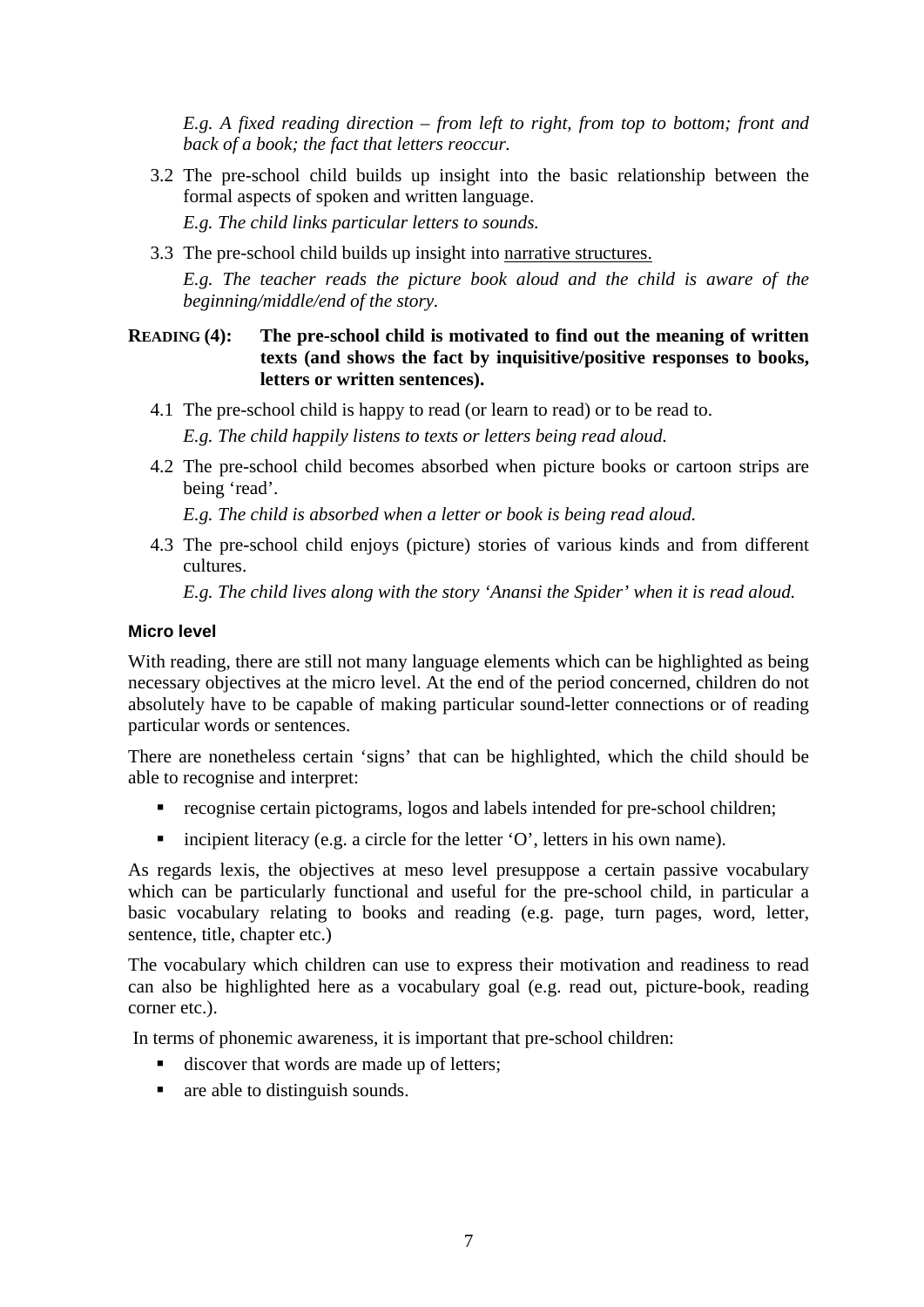# **Writing**

#### **Meso level**

### **WRITING (1):** The pre-school child is able, with adult help, to set down his own **messages in a primitive 'written' version.**

1.1 The pre-school child is able to reproduce and 'read back' an experience or account in visual terms by attaching the original intended meaning to it. *E.g. The child is able to make a drawing of a class trip to the recreation area and* 

*use the drawing to recount to someone else what it depicts.*

1.2 The pre-school child is able to use his own written language in play and say what that written language stands for.

*E.g. For the 'museum' project, the children can make admission tickets and direction signs for the exhibition.*

1.3 The pre-school child is able to complete an incomplete story using picture language.

*E.g. In a strip cartoon, draw the missing pictures him/herself or put missing pictures that have already been drawn in the right place.*

### **WRITING (2): The pre-school child understands what the different functions of writing are.**

2.1 The pre-school child understands that one can bridge time and distance with writing.

*E.g. Write out invitations and send them to (grand)parents, family etc.*

- 2.2 The pre-school child understands that one can preserve and repeat written language. *E.g. The children 'write' in their personal books (together with the teacher) particular experiences which they have had in class with each other.*
- 2.3 The pre-school child understands that written language can serve as a memory aid. *E.g. The teacher and the children together draw up a shopping list for baking biscuits next day. The list is constantly used so as not to forget anything.*
- 2.4 The pre-school child learns the personal importance and usefulness of writing. *E.g. The children make up a wish list for the St. Nicholas party at school by drawing and using stamps (with or without help).*

### **WRITING (3): The pre-school child is aware of the most important conventions of written language.**

- 3.1 The pre-school child understands that when using the written language, certain conventions on direction of script and page orientation apply. *E.g. A fixed writing direction – from left to right, from top to bottom; letter by letter, word by word and sentence by sentence.*
- 3.2 The pre-school child is able 'write' the letters in a word (with or without an example, using stamps, Lego letters etc.) and realises that the letters are linked to the sound of the word.

*E.g. The child 'writes' or stamps his own name and then 'reads' it aloud.*